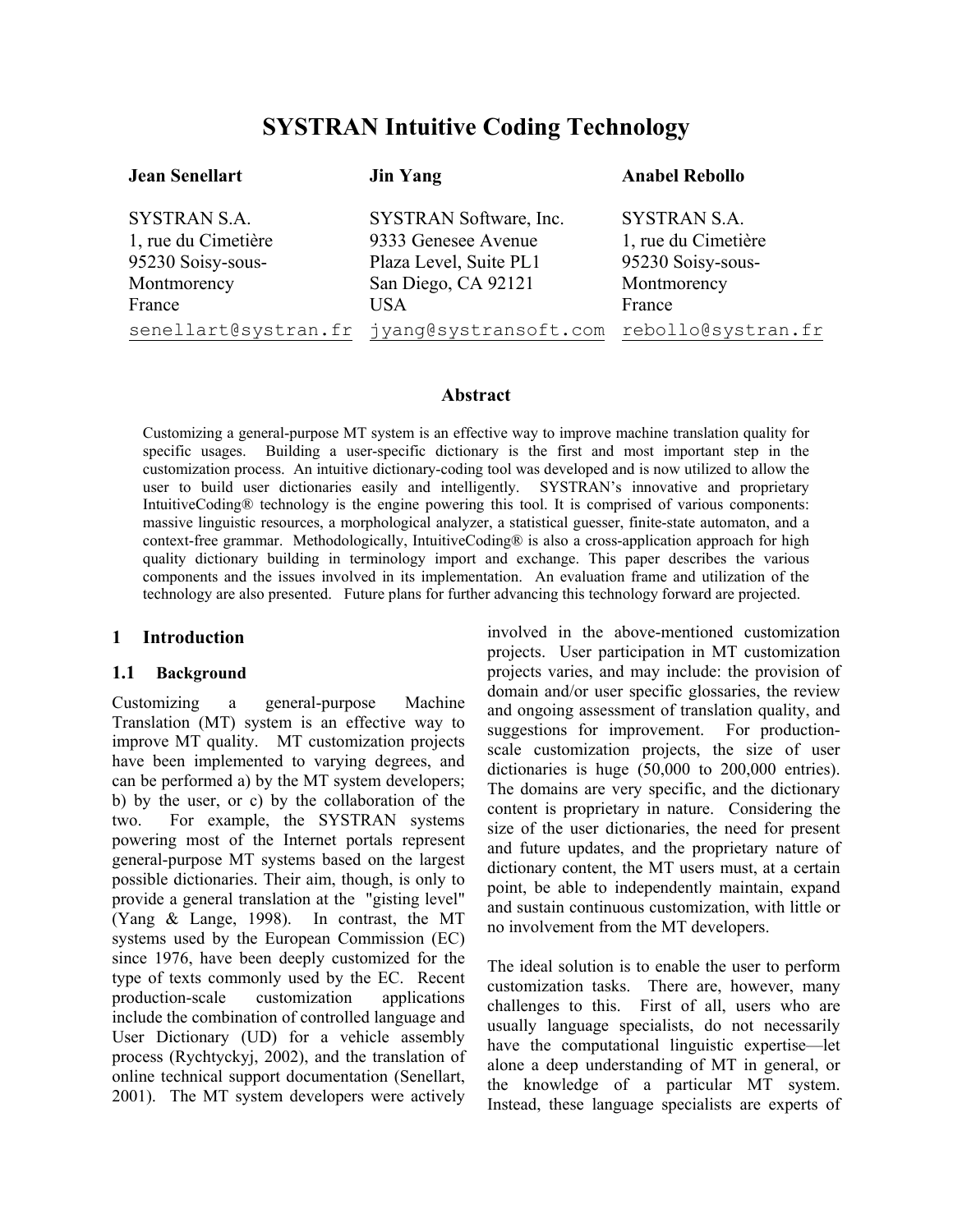certain domains, and in a specific language. Therefore, the immediate challenge is to rapidly and intelligently turn their specialized information into the knowledge representation of the MT system. This is the core of the Intuitive Coding (IC) process. In this process, the "coding" system is the interface between the target language and the language specialists. The interface needs to be flexible, interactive, robust, and most importantly, intuitive. This paper, describes the SYSTRAN IntuitiveCoding® technology (ICT), which powers the intuitive coding process of user dictionary entries into complex knowledge representation for customizing SYSTRAN general-purpose MT systems.

### **1.2 Intuitive Coding**

The requirements for the Intuitive Coding process are as follows:

- The user: The user is a bilingual or multilingual language specialist of a particular domain. No other linguistic or MT expertise and experience is required.
- Intuitive dictionary representation: The representation of user dictionary entries should be simple and intuitive, such as are paper dictionaries.
- Automatic process: The information from user dictionary entries is automatically converted into the knowledge representation that the MT system requires. In other words, the process can transform the user dictionary entries into a functional MT dictionary without human intervention.
- Interactive process: The process can be interactive. The coding system outputs quality and "risk" analysis of the user entries. The user can provide any changes through a feedback cycle.
- Multi-level coding formalisms: Intuitive coding not only supports simple entries, but also includes advanced entries. The coding can be fully intuitive—let the system do the "magic". The user has more control via the advanced coding mechanism.
- Complete integration: User dictionary entries should be completely integrated into all-level processing of the MT system. The integration is sometimes language-specific—for example,

Chinese entries may have impact on the Chinese word segmentation. Moreover, the interaction between user entries and the existing entries in the MT dictionary should bear defined parameters at the user-level.

• Easy-to-use graphic user interface: The coding interface should be implemented as an easy-touse graphic user interface. In addition, a production-scale customization deals with large glossaries. Various issues, such as specific "sort" operations, duplicate checking, and realtime processing, need to be addressed.

With such a tool, the user can do the following:

- Give a technical equivalent for a general word;
- Define the specific meaning of a word with multiple possible translations;
- Add words that are not part of standard MT dictionaries;
- Add multi-word expressions that are not part of standard MT dictionaries; and
- Specify contextual rules.

Sample English-French user dictionary entries in the intuitive coding format are given as follows:

a download store=une boutique en ligne

a drive shaft=un arbre d'entraînement

a watering can=un arrosoir

"all rights reserved" (sentence)="tous droits réservés" (sentence)

to save (context: money)=économiser

### **2 Technology Involved in Intuitive Coding**

In essence, the IntuitiveCoding® technology enables the automatic and intelligent conversion of simple user dictionary entries into the knowledge representation of the required MT system. For the user, Intuitive Coding is the practice of adding intuitive grammatical clues to an entry, in order to provide more information on its nature. For the system, Intuitive Coding is the capacity of using implicit information to enrich user dictionary entries with general linguistics or specific MT information.

In practice, Intuitive Coding can be multi-level. The starting point is the representation and structures found in paper dictionaries. The upper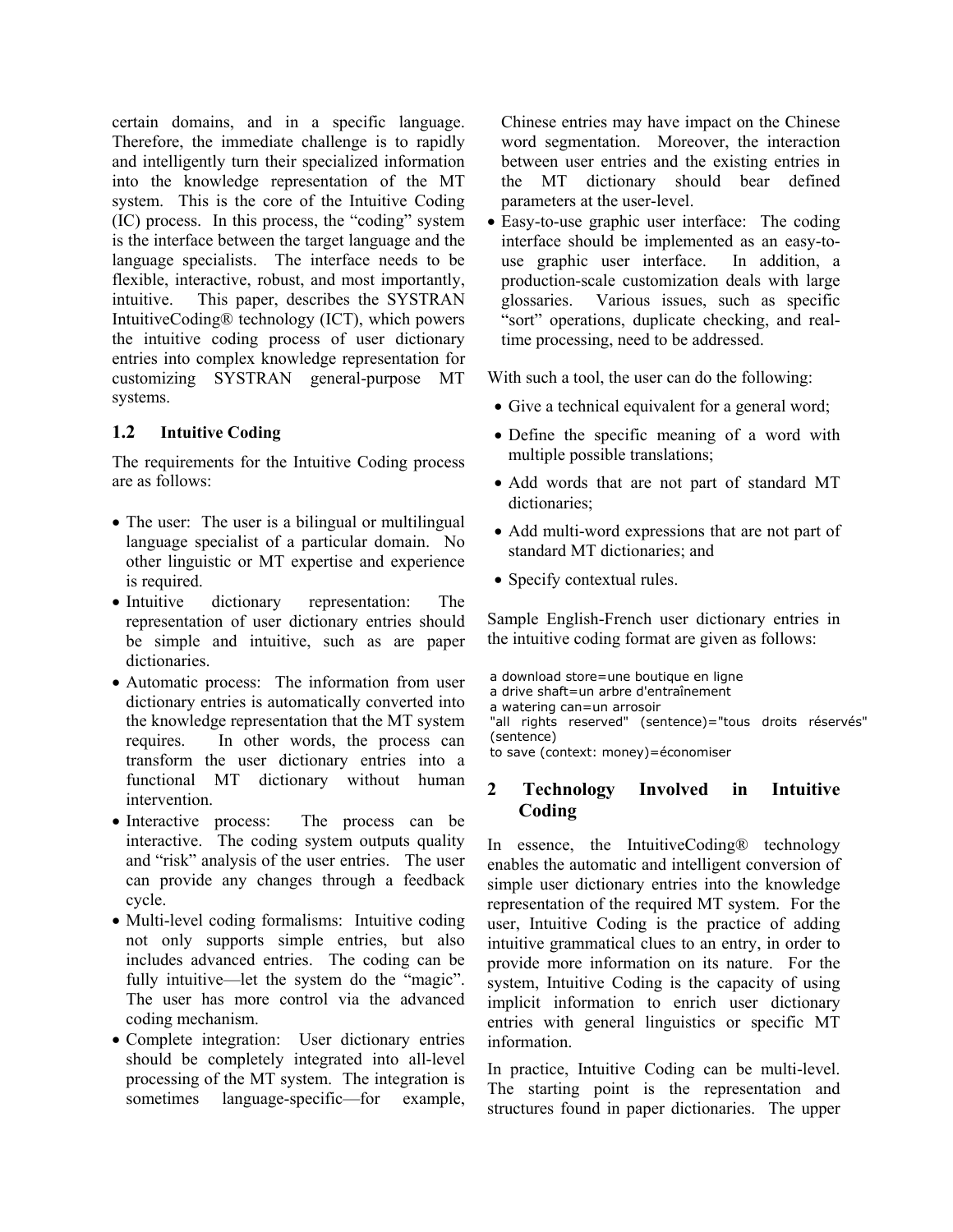limit (also known as advanced coding) allows high-level interaction with the MT dictionaries. More importantly, Intuitive Coding can cover the majority of dictionary entries needed for a production-scale MT customization.

## **2.1 Technical Components**

Intuitive Coding Technology is based on:

## • *Monolingual dictionaries*

The information in monolingual dictionaries is derived from the MT dictionaries. Each entry (single word, or multi-word expression) consists of morphological, syntactical and semantic features as coded and used by the MT system. In other words, the linguistic information used in the source language analysis and the target language generation are the basis for the monolingual dictionaries, but not the information for sourcetarget transfer.

## • *A statistical guesser*

The statistical guesser is used to compute a list of potential categories, their morphological codes, possible syntactic features and probability weights for any word (found or not found in the monolingual dictionaries).

## • *A statistical context-free description of compound structures*

The statistical context-free description of compound structures is used to analyze compound entries. The linguistic description is a context free grammar, with associated linguistic probability. For example, to analyze the French "moyenne tension electrique" as an [(ADJ (NOUN) ADJ)] noun phrase, the system uses the following rules:

| noun adjective $\rightarrow$ 0.99 noun        |
|-----------------------------------------------|
| noun noun $\rightarrow$ 03 noun               |
| adjective(+left) noun $\rightarrow$ 0.99 noun |
| adjective(+right) noun $\rightarrow$ 0.6 noun |

## • *A set of intuitive clues*

The intuitive clues are the rules describing how to interpret intuitive information presented in user dictionary entries. For example, the rules extract information from the particle, determiner, natural agreement or "elision" manifestation in entries, as illustrated in the following examples.

| Rule                                                          | Entry                         | Information presented in<br>the intuitive clue                                                                      |
|---------------------------------------------------------------|-------------------------------|---------------------------------------------------------------------------------------------------------------------|
| $to + verb$<br>(infinitive)                                   | to rule                       | "to" can be the signature<br>of English verbs                                                                       |
| $s' + \text{verb}$<br>$se + verb$<br>(starting<br>with vowel) | s'attendre                    | The French verb<br>is<br>reflexive.<br>And there is elision<br>between the pronoun and<br>the verb                  |
| noun (ms)<br>$+$ prep $+$<br>noun (fs) $+$<br>adj (ms)        | pilote de<br>course<br>fameux | Adjective does not agree<br>with feminine<br>noun<br>"course", excluding the<br>NOUN PREP ( NOUN ADJ)<br>structure. |

## • *Confidence*

The statistical nature of Intuitive Coding is represented by the "confidence" factor. The confidence for each entry is computed using the statistical probability associated to the rules, the result of dictionary lookup, and the probability produced by the guesser. The result of the intuitive coding process is a list of possible "coding" options for a user entry. The multiple results of each monolingual dictionary entry are used, along with the alignment rules, to reach the final confidence score for a bilingual or multilingual entry.

## • *Alignment rules*

The coding result of a multilingual entry for each language is a list of possible structures with probability weights. Alignment rules select the

| en:to refill=<br>fr:boucher | "boucher": to fill (verb), butcher<br>(noun)     |
|-----------------------------|--------------------------------------------------|
|                             | The verb entry of " <i>boucher"</i> is           |
|                             | selected per alignment rule with the             |
|                             | explicit English verb structure "to<br>refill".  |
| fr:avocat=                  | "avocat": lawyer (noun, human),                  |
| en:lawyer                   | avocado (noun, fruit)                            |
|                             | The human meaning of "avocat" is                 |
|                             | selected per alignment<br>rule                   |
|                             | <n:human>=<n:human><br/>with</n:human></n:human> |
|                             | English "lawyer"                                 |
| fr:petite                   | "petite": small (adj)                            |
| $ferme =$                   | "ferme": farm (noun)                             |
| en:small farm               | The structure ADJ-NOUN is selected               |
|                             | for the French, instead of the more              |
|                             | common NOUN-ADJ structure.                       |

combination of monolingual entries with the higher weight. The final weight of the multilingual entry is computed based on the combined weight of each monolingual entry and alignment rule.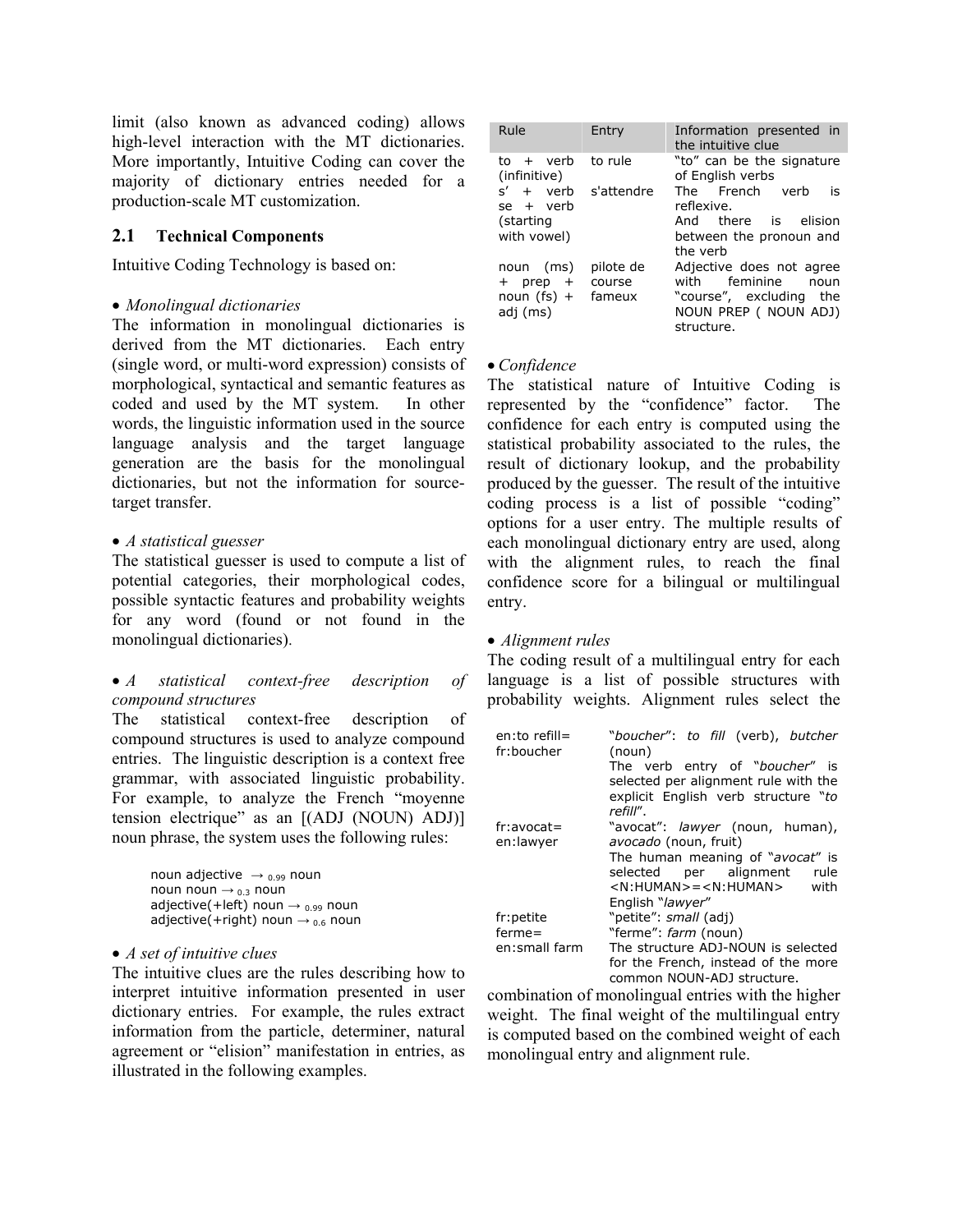

Figure 1 - Steps of monolingual coding. **A/** represents original entry where *(d)* is a clue. In B/ clue is normalized. In C/ dictionary applies on entry. In D/ dictionary is completed by guesser.  $E/$ show transformation of automaton structure by application of morphological rule.

Typically, the alignment rules are used to select the part of speech of a homographic entry, the structure of an ambiguous compound structure, or even syntactic and/or semantic features of the entry. Examples are shown above.

sophisticated linguistic information (semantic, syntactic, morphological, and contextual) on the nature of an entry. Each language has its own set of linguistic clues (e.g. http://www.systransoft.com/Support/Dicts/Tables/l atest/en.html). See Table 1 (sample English [linguistic clues.\)](http://www.systransoft.com/Support/Dicts/Tables/latest/en.html) 

## • *Advanced coding*

Advanced coding allows a higher level of customization. It is the practice of adding

| Reference    | <b>Variants</b> | Category  | Example                                             |                        |                |         |          |     |
|--------------|-----------------|-----------|-----------------------------------------------------|------------------------|----------------|---------|----------|-----|
|              |                 |           |                                                     | noun                   | proper<br>noun | acronym | verb     | adj |
| Α            |                 | intuitive | a lower hinge                                       | X                      |                |         |          |     |
| Tο           |                 | intuitive | to right-click                                      |                        |                |         | X        |     |
| Singular     | sg              |           | morphology news (singular)                          | X                      |                |         |          |     |
| Plural       | рI              |           | morphology Trousers (plural)                        | X                      |                |         |          |     |
| to somebody  | to sbdv         | syntax    | to talk (to somebody)                               |                        |                |         | $\times$ |     |
| Somebody     | sbdy            | syntax    | to call (somebody)                                  |                        |                |         | x        |     |
| Something    | sth             | syntax    | to design (something)                               |                        |                |         | x        |     |
| last name    |                 | semantic  | Bush (last name)                                    |                        | x              |         |          |     |
| Human        | lhu             | semantic  | absorber (human)                                    | X                      | X              |         |          |     |
| company name |                 | semantic  | Apple (company name)                                |                        | X              |         |          |     |
| Object       |                 | contex    | to configure<br>(object: bridging)<br>------------- | $\sqrt{2}$<br>$\cdots$ |                |         | x        |     |

Table 1. Sample Linguistic Clues (English)

### • *Finite-state automaton*

All dictionary lookup and rule matching are performed using a low level FSA library, which

specific variants, for example, traditional and provides exact matching lookup and localized matching operations. The localized matching includes lookup mechanisms for generic language-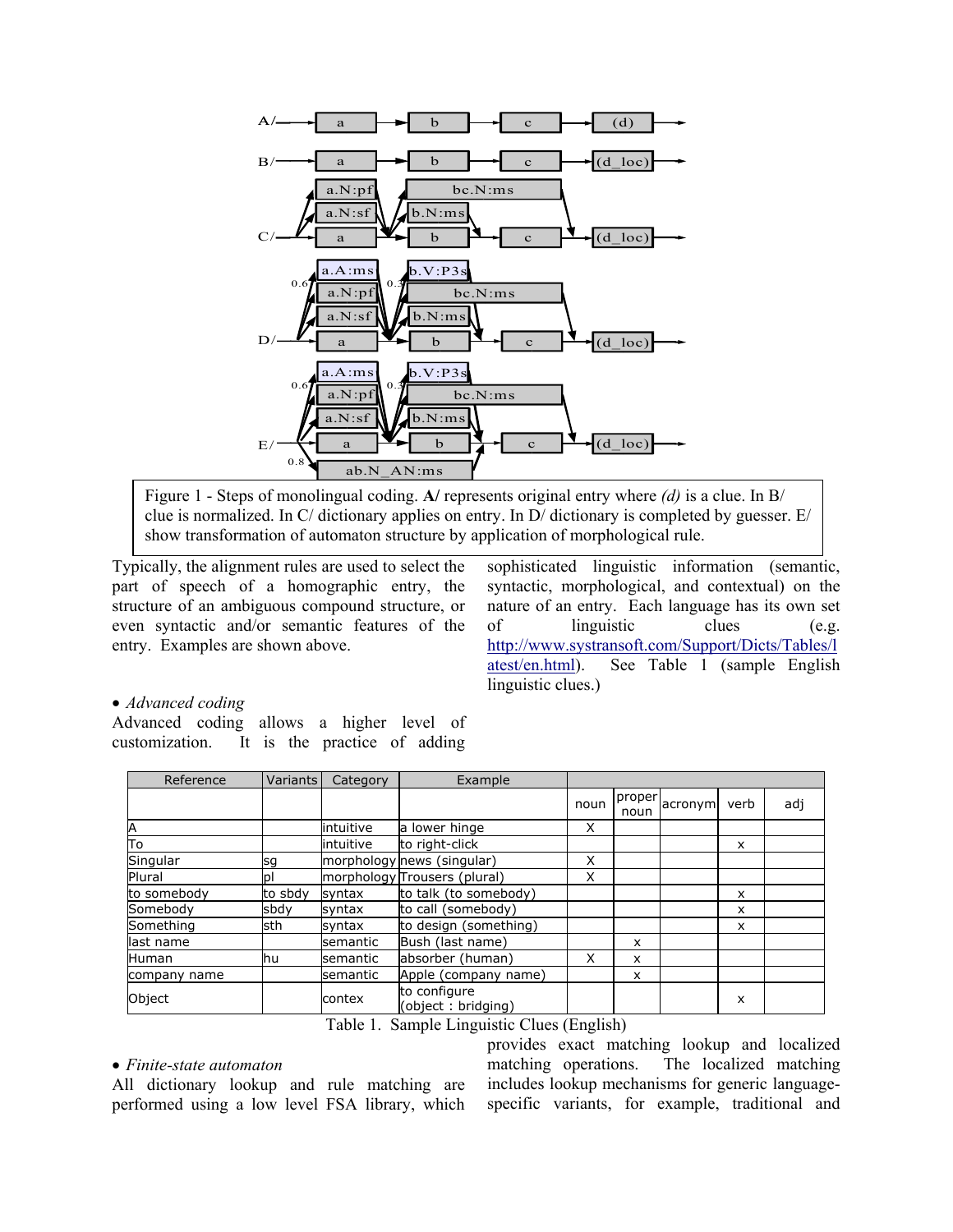simplified Chinese characters for Chinese, 2.3 acceptation of unvowellized form in Arabic etc.

## **2.2 Steps**

monolingual entries are illustrated in Figure 1. The steps of the Intuitive Coding process of

The figure plans the coding of an example entry of the structure during the process: "abc (d)", and the graphics shows the enrichment

- 1. The entry is tokenized. The structure is basically a list of tokens.
- 2. The linguistic clues are normalized, including localization and abbreviated clues.
- 3. Dictionary lookup is performed. The structure ) or noun (+singular +feminine). +feminine is enriched with different dictionary entries. In the example, "a" can be either noun (+plural, Lexical compounds are equally matched (bc). Each path of the structure represents a different analysis.
- 4. The guessing process is applied (the light gray box). This module introduces confidence on transition (i.e., "a" can be an adjective with a confidence 0.6).
- . The composition rules are applied and syntagms 5 are built. Here "ab" is analyzed as a noun with adjective-noun structure, and confidence is 0.8.

language. Multilingual alignment is then applied based on the monolingual coding results. An example of multilingual alignment is shown below. The monolingual coding for a bilingual or multilingual entry is performed in parallel for each

| Language                                                                         | Language $_2$ | Language <sub>3</sub> | Result                                                                                   |
|----------------------------------------------------------------------------------|---------------|-----------------------|------------------------------------------------------------------------------------------|
|                                                                                  |               |                       |                                                                                          |
| $(a_{\text{Noun}})$<br>$(bc)_{\text{Noun}})_{\text{No}}$<br>$_{\text{un}}$ /0.63 | $S_1/p_1$     | $T_1/q_1$             | $(bc)_{\text{Noun}})_{\text{Noun}}$<br>$=$ S <sub>2</sub><br>(a <sub>Adj</sub><br>$=T_1$ |
| $(a_{\text{Adj}})$<br>$(bc)_{\text{Noun}})_{\text{No}}$<br>un / 0.52             |               | $T_2 / q_2$           |                                                                                          |
|                                                                                  | $S_3/p_3$     | $T_3 / q_3$           |                                                                                          |

### Table 2 Multilingual Alignment

Each column represents the list of results for each language. The "Result" column is the selection of the most likely combination of monolingual results, according to alignment rules.

## 2.3 **Issues**

When an entry in the user dictionary is intended to replace the translation from the MT system, conflicts of linguistic constrains may arise. See the following English-Chinese cases:

| User Entry           | <b>Entries</b><br>coded in the<br>MT system | Example<br>Sentences<br>or<br><b>Notes</b>                                                                                                                                                                                          |
|----------------------|---------------------------------------------|-------------------------------------------------------------------------------------------------------------------------------------------------------------------------------------------------------------------------------------|
| house= 房<br>子        | White House<br>(白宫)<br>house (verb)         | The official White House<br>site is whitehouse.gov.<br>The MAP-H21 can house a<br>2.5-inch hard disk drive.                                                                                                                         |
| to<br>address=<br>寻址 | address ( 涉<br>$\chi$ ) … issue             | <i>10</i><br>issues you<br>must<br>address.                                                                                                                                                                                         |
|                      | address ( 涉<br>及<br>$\lambda$<br>concern    | Studies Address Concern<br>of Mercury-Tainted Fish                                                                                                                                                                                  |
| relation=联           |                                             | An overview of molecular                                                                                                                                                                                                            |
| 系                    | in relation to<br>(关于)                      | forces <u>in relation to</u><br>protein structure.                                                                                                                                                                                  |
| please=请             | please<br>is<br>coded as adv<br>and verb    | For a specific domain<br>(e.g. user manuals),<br>"please" may never been<br>used as a verb. In this<br>case, the user may not<br>want any interaction with<br>the MT dictionary to avoid<br>incorrect part-speech<br>determination. |

User-level clues are provided to allow for different levels of interaction. However, the interaction between a user dictionary and the general MT dictionary is a complex issue. The anticipation of the kind of interaction that a given entry would have with the MT system is impossible. As illustrated in the examples, the interaction may have several forms and each may depend on the way the MT system handles the conflicting expression: simple transfer entries, idiomatic expressions, complex syntactic rules, and even preprocessing normalization (Gerber & Yang 1998). It is neither a goal nor possibility that the user understands or is even aware of the various mechanisms.

The core of IntuitiveCoding® technology, therefore, is to integrate the diverse coding tools into a functional methodology allowing the user to identify unexpected results, and to modify the entries based on impact evaluation.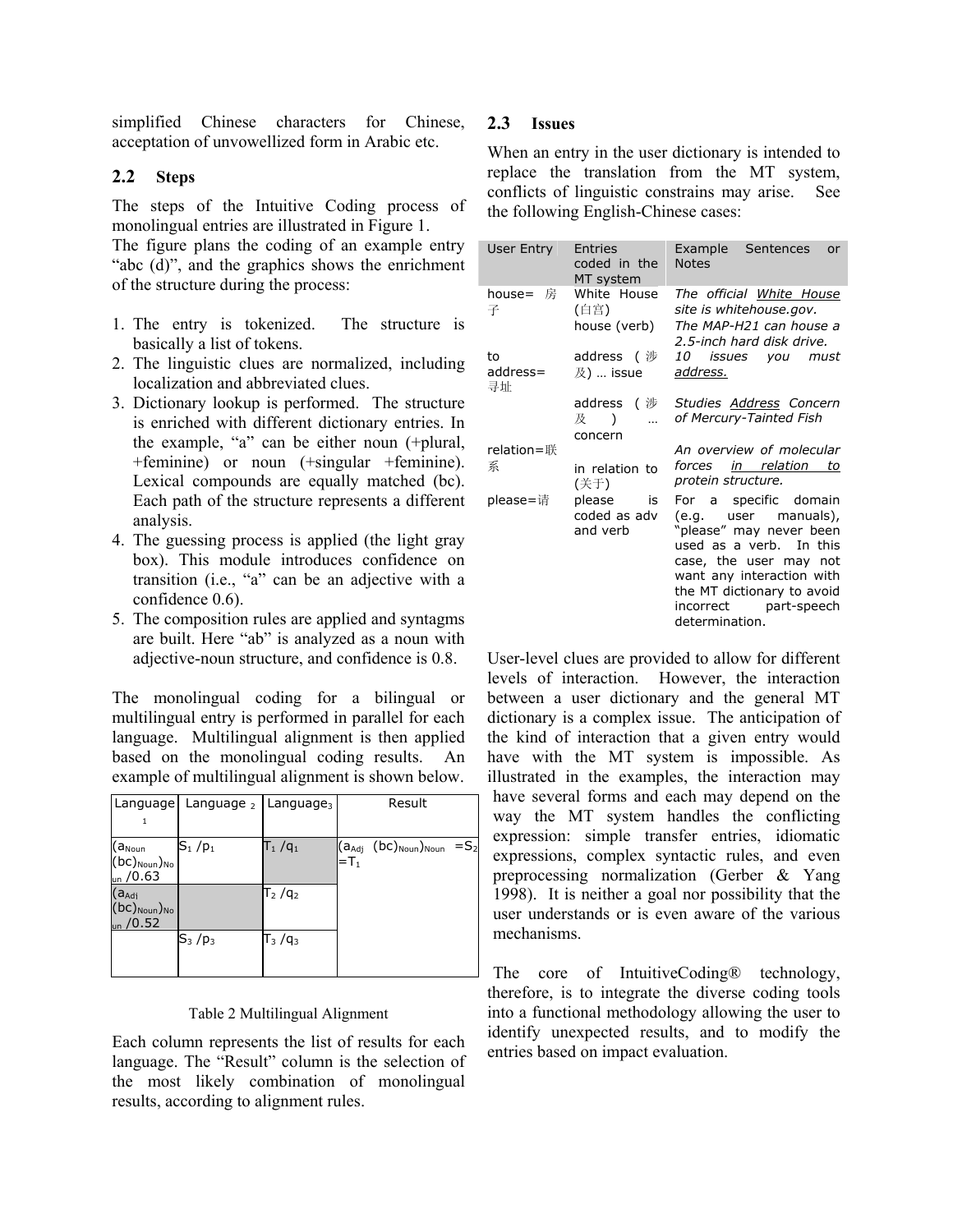|   | BAR & BBC FFFF BBC 0        |                                    |         |         |             |                              |  |
|---|-----------------------------|------------------------------------|---------|---------|-------------|------------------------------|--|
|   | English                     | German                             | Comment | Domain  | Category    | Confidence                   |  |
|   | [static section] mismatch   | Unstimmigkeit im statischen Teil   |         | General | Noun        |                              |  |
| v | a bite                      | der Biss                           |         | General | Noun.       | <b>BAR DESIGN BARBER DER</b> |  |
|   | Libanese (human)            | Lebanese                           |         | General | Noun        | $\blacksquare$               |  |
|   | Lufthansa (company name)    | Lufthansa                          |         | General | Proper noun |                              |  |
|   | Martin (first name)         | <b>Martin</b>                      |         | General | Proper noun | <b>CONTRACTOR</b>            |  |
|   | Network access              | Netzwerkzugriff                    |         | General | Noun.       |                              |  |
|   | Network Adapter             | Netzwerkkarte                      |         | General | Noun        | <b>CONTRACTOR</b>            |  |
|   | Network communication error | Kommunikationsfehler im Netzwerk   |         | General | Noun.       | <u>sa masa san T</u>         |  |
|   | Network Control Panel       | Systemsteuerungsoption "Netzwerk". |         | General | Noun        | T<br>--                      |  |
|   | Network logon option        | Netzwerkanmeldeoption              |         | General | Noun        |                              |  |
|   | Network Protocol            | Netzwerkprotokoll                  |         | General | Noun        | <b>STATE</b>                 |  |
|   | Network provider            | Netzwerk-Dienstanbieter            |         | General | Noun        |                              |  |

#### **2.4 Intuitive Coding Methodology 3.2**

As described above, Intuitive Coding is a "technology" practiced as a coding methodology, comprised of interactive steps.

1. The user dictionary is automatically converted to the knowledge representation of the MT system, making the runtime user dictionary available from the start.

2. Entries are identified by the Coding Engine as questionable, and are submitted for user review.

3. Translation differences are extracted and reviewed.

4. Depending on possible side effects on sentences, the user can enrich the entries to smooth the integration.

This complete loop is performed using the SYSTRAN Review Manager—preparing the corpus, performing quality analysis, and providing management of review cycle tasks. Figure 2 illustrates the Intuitive Coding process.

#### **3 Evaluation & Applications**

#### **3.1 Languages**

The IntuitiveCoding® technology is already implemented in the following languages: French, Spanish, Italian, Portuguese, English, German, Dutch, Chinese, Japanese, Greek, and Russian. It is under development for Arabic, Farsi, Korean, Danish, Swedish, and Finnish.

## **Evaluation Criteria**

The following criteria are used to evaluate the Intuitive Coding system:

- a. Speed of the system: Starting from first raw N thousand entry glossary and time required for building the first runtime dictionary
- b. Initial Recall: the ratio of entries in the first runtime dictionary that require enrichment
- c. Post-processing Precision: the ratio of entries identified as "problematic" during the corpus quality assessment review
- d. Final Accuracy: the ratio of "non-codable" entries

The above evaluation is both language and domain-dependent, but also contingent upon the

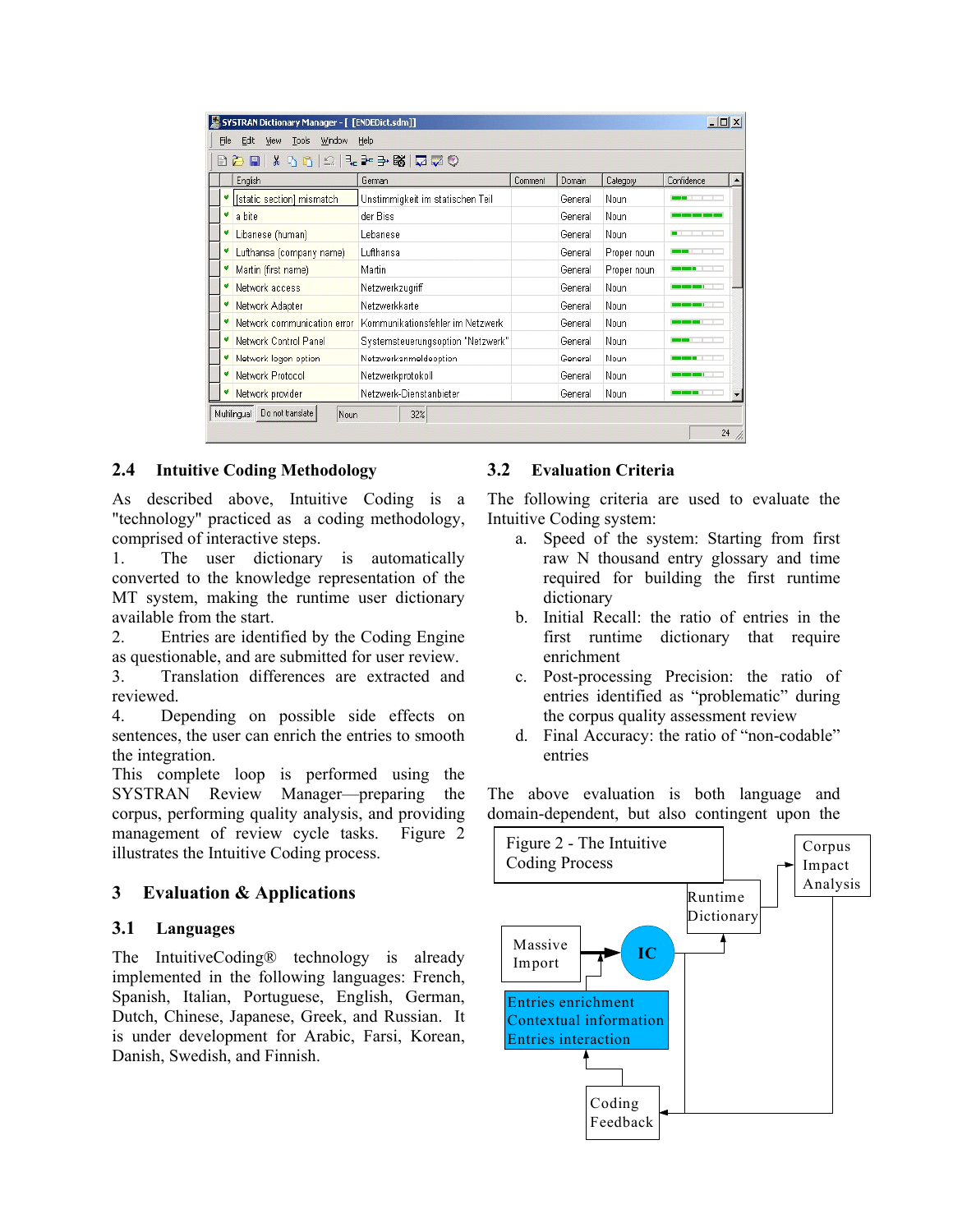quality of the initial user glossary. Furthermore, for certain specialized applications, such as the chemical glossary, the first step is to customize the coding rules (e.g., customized context-free compound rules) since the grammar of the expression is domain-specific, and the confidence ratio needs to be re-evaluated for this purpose.

Typical values used in customer dictionary coding are:

- a. 10 entries per second on a 600MHz computer
- b. 7-12% of entries receive feedback from the IC engine and should be reviewed and correcte
- c. Number of problematic entries: 5%
- d. Less than 1% comprise the non-codable entries, due to grammatical features not covered by a generic set of advanced coding clues.

## **3.3 Applications and associated tools**

The IntuitiveCoding® technology was developed in the SYSTRAN Dictionary Manager, which provides users with state-of-the-art terminology management capabilities. The tool guides the user through the process of adding their own terms and expressions to the user dictionary, allows the user to import and export Text and Excel file-formatted glossaries, and create user domains for greater term specification.

The coding process is also integrated in a comprehensive review process based on the "SYSTRAN Review Manager". This tool allows users to define review tasks for a large corpus, compute quantitative evaluation against criteria defined by the administrator, and provides a sideby-side concordance tool for the extraction and evaluation of general translation side-effects.

## **4 Conclusion**

The concept of Intuitive Coding is not dependent upon a given MT system. The main goals are to exploit implicit linguistic information present in a raw dictionary, formalize missing information via feedback to the user, dispatch the coding results to

defined internal modules, and provide real-time interaction based on MT output. IntuitiveCoding® technology powers a user dictionary management tool that enables straightforward coding and integration of production-scale user dictionaries. This empowers the user to perform MT customization, without the intense involvement of the MT system developers. The next steps include a) terminology extraction; and b) terminology management.

After integration of the initial user glossary and the addition of missing terminology, the next step in the customization process is to code extracted multi-word terms. SYSTRAN's Terminology Extraction tool, currently under development, is also based on the IntuitiveCoding® technology. The differences between its "coding userdictionary" and "extracting terminology lie in: a) The entries in the user dictionary are expected to be in lemmatized forms, where terminology extraction deals with inflected forms in the corpus. b) The user dictionary entries are expected to be valid grammatical units, where terminology extraction does not know the expression's priority boundary.

The combination of the IntuitiveCoding® engine and the methodical approach of feedback and corpus validation coding, facilitates the intelligent import of the user dictionary by a non-MT expert. This technology is used in commercial large-scale MT customization projects.

## **Acknowledgments**

We would like to thank Nick Mote for editing the paper, and other anonymous reviewers.